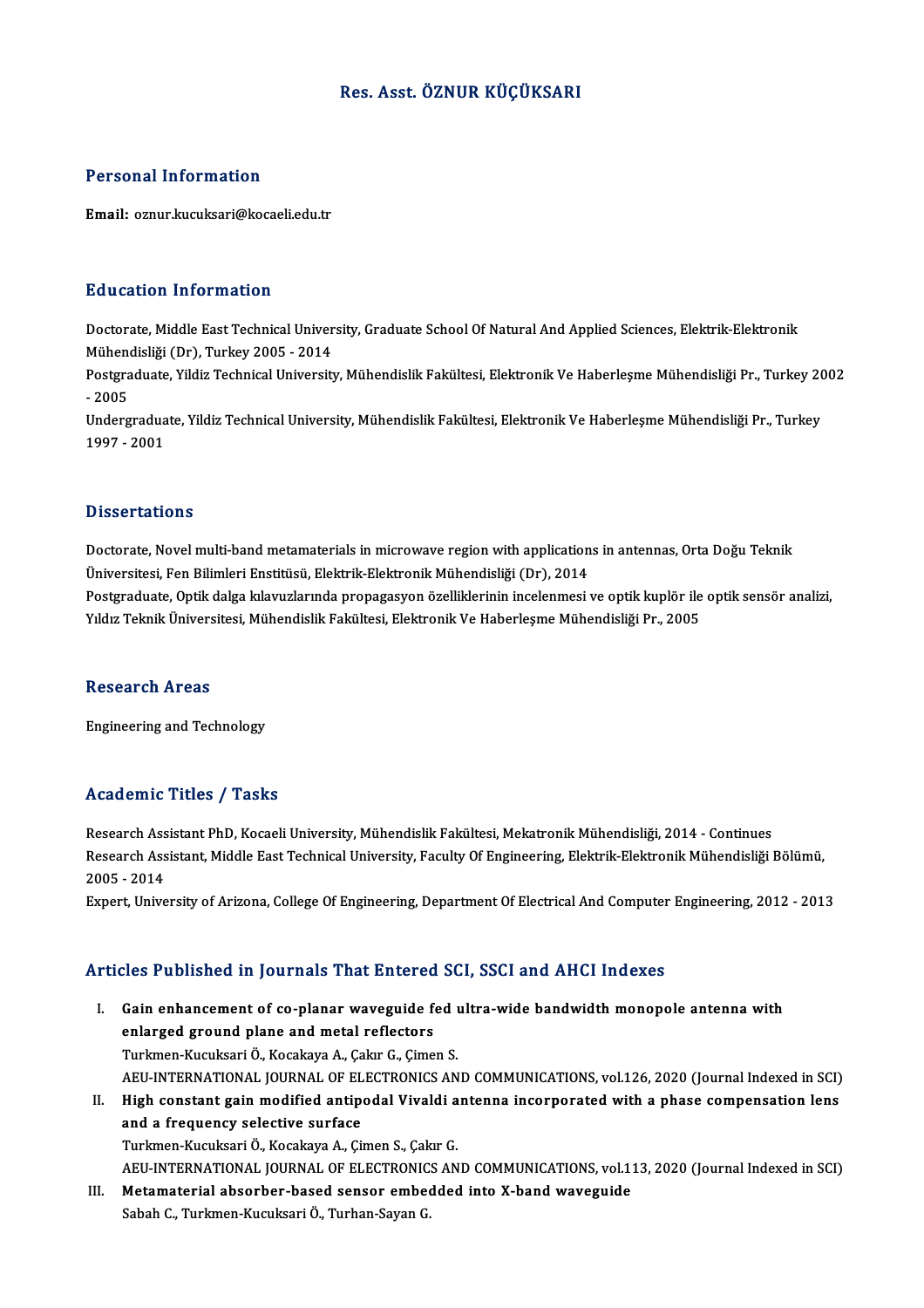ELECTRONICS LETTERS, vol.50, no.15, pp.1075-1076, 2014 (Journal Indexed in SCI)<br>SINCLE – DUAL – AND TRIBLE RAND METAMATERIAL INSPIRED ELECTRICA

- ELECTRONICS LETTERS, vol.50, no.15, pp.1075-1076, 2014 (Journal Indexed in SCI)<br>IV. SINGLE-, DUAL-, AND TRIPLE-BAND METAMATERIAL-INSPIRED ELECTRICALLY SMALL PLANAR ELECTRONICS LETTERS, vol.50, no.<br>SINGLE-, DUAL-, AND TRIPLE-B<br>MAGNETIC DIPOLE ANTENNAS<br>Turkmon Ö. SAVAN C. Zielkovski E SINGLE-, DUAL-, AND TRIPLE-BANI<br>MAGNETIC DIPOLE ANTENNAS<br>Turkmen Ö., SAYAN G., Ziolkowski R. W.<br>MICROWAVE AND OPTICAL TECHNOLO MAGNETIC DIPOLE ANTENNAS<br>Turkmen Ö., SAYAN G., Ziolkowski R. W.<br>MICROWAVE AND OPTICAL TECHNOLOGY LETTERS, vol.56, no.1, pp.83-87, 2014 (Journal Indexed in SCI)<br>Effects of using different boundary conditions and computation Turkmen Ö., SAYAN G., Ziolkowski R. W.<br>MICROWAVE AND OPTICAL TECHNOLOGY LETTERS, vol.56, no.1, pp.83-87, 2014 (Journal Indexed in SCI)<br>V. Effects of using different boundary conditions and computational domain dimensions o MICROWAVE AND OPTICAL TECHNOLOGY LETTERS, vol.56, no.1, pp.83-87, 2014 (Journal of periodic metamaterial arrays in microwave frequencies<br>and simulations of periodic metamaterial arrays in microwave frequencies<br>Turkmon Ö, E
- and simulations of periodic metamaterial arrays in microwave frequencies<br>Turkmen Ö., EKMEKÇİ E., Turhan-Sayan G. and simulations of periodic metamaterial arrays in microwave frequencies<br>Turkmen Ö., EKMEKÇİ E., Turhan-Sayan G.<br>INTERNATIONAL JOURNAL OF RF AND MICROWAVE COMPUTER-AIDED ENGINEERING, vol.23, no.4, pp.459-465,<br>2012 (Journal Turkmen Ö., EKMEKÇİ E., Turha<br>INTERNATIONAL JOURNAL OF<br>2013 (Journal Indexed in SCI)<br>Nested II ring resenators: INTERNATIONAL JOURNAL OF RF AND MICROWAVE COMPUTER-AIDED ENGINEERING, vol.23, no.4<br>2013 (Journal Indexed in SCI)<br>VI. Nested U-ring resonators: a novel multi-band metamaterial design in microwave region<br>Turkman Ö. Elmeksi E
- 2013 (Journal Indexed in SCI)<br>Nested U-ring resonators: a novel m<br>Turkmen Ö., Ekmekci E., Turhan-Sayan G.<br>JET MICROWAVES ANTENNAS & PROPAC Nested U-ring resonators: a novel multi-band metamaterial design in microwave region<br>Turkmen Ö., Ekmekci E., Turhan-Sayan G.<br>IET MICROWAVES ANTENNAS & PROPAGATION, vol.6, no.10, pp.1102-1108, 2012 (Journal Indexed in SCI) IET MICROWAVES ANTENNAS & PROPAGATION, vol.6, no.10, pp.1102-1108, 2012 (Journal Indexed in SCI)<br>Refereed Congress / Symposium Publications in Proceedings

- efereed Congress / Symposium Publications in Proceedings<br>I. Metamalzeme Lensin Enine ve Boyuna Işıma Yapan Antenlerin Kazancı Üzerindeki Etkisinin<br>Karalastırılması recu congress<br>Metamalzeme Le<br>Karşılaştırılması<br>VücüvsAPI Ö Metamalzeme<br>Karşılaştırılm<br>KÜÇÜKSARI Ö.<br>Uluslararası Al
	- KÜÇÜKSARI Ö.

Karşılaştırılması<br>KÜÇÜKSARI Ö.<br>Uluslararası Akademik Araştırmalar Kongresi (International Congress Of Academic Research), 16 - 18 September<br>2019 Uluslararası Akademik Araştırmalar Kongresi (International Congress Of Acader<br>2019<br>II. UWB Gain Improvement of End-Fire Antenna Using Metamaterial Lens<br>KÜÇÜKSAPI Ö

2019<br><mark>UWB Gain Im</mark><br>KÜÇÜKSARI Ö.<br><sup>VI Huclararas</mark></sup>

KÜÇÜKSARI Ö.<br>VI. Uluslararası Fen, Mühendislik ve Mimarlık Bilimlerinde Akademik Çalışmalar Sempozyumu, 13 - 15 June 2019

# KÜÇÜKSARI Ö.<br>13 - VI. Uluslararası Fen, Mühendislik ve Mimarlık Bilimlerinde Akademik Çalışmalar Sempozyumu, 13<br>11. Effect of the Different End Shapes on the Gain Flatness of the Antipodal Vivaldi Antenna<br>11. Effec VI. Uluslararası Fen, Mühendislik v<br>Effect of the Different End Sha<br>KÜÇÜKSARI Ö., ÇİMEN S., ÇAKIR G.<br>ELECO 2017 10th International Co Effect of the Different End Shapes on the Gain Flatness of the Antipodal Vivaldi Antenna<br>KÜÇÜKSARI Ö., ÇİMEN S., ÇAKIR G.<br>ELECO 2017 10th International Conference on Electrical and Electronics EngineeringNovember 30-Decemb

KÜÇÜKSARI Ö., ÇİMEN S., ÇAKIR G.<br>ELECO 2017 10th International Conference on Electrical<br>2017, Bursa, Turkey, 30 November - 02 December 2017<br>Metamatarial inspired, electrically small, CSM ante ELECO 2017 10th International Conference on Electrical and Electronics EngineeringNovember 30-December 2<br>2017, Bursa, Turkey, 30 November - 02 December 2017<br>IV. Metamaterial inspired, electrically small, GSM antenna with s

2017, Bursa, Turkey, 3<br>Metamaterial inspire<br>radiation efficiency<br>*v*ücüvs ABI Ö, SAVAN Metamaterial inspired, electrically sm<br>radiation efficiency<br>KÜÇÜKSARI Ö., SAYAN G., Ziolkowski R. W.<br>IEEE AP S International Sumnesium Orlan radiation efficiency<br>IEEE AP-S International Symposium, Orlando, United States Of America, 7 - 13 July 2013, pp.770-771<br>IEEE AP-S International Symposium, Orlando, United States Of America, 7 - 13 July 2013, pp.770-771

V. Effects of Using Different Boundary Conditions and Computational Domain Dimensions on Modelling IEEE AP-S International Symposium, Orlando, United States Of America, 7 - 1<br>Effects of Using Different Boundary Conditions and Computational<br>and Simulations of Metamaterial Arrays in Microwave Frequencies<br>VÜCÜVSADI Ö, EVME Effects of Using Different Bounda<br>and Simulations of Metamaterial<br>KÜÇÜKSARI Ö., EKMEKÇİ E., SAYAN G.<br>12th Mediterranean Microwaye Symn and Simulations of Metamaterial Arrays in Microwave Frequencies<br>KÜÇÜKSARI Ö., EKMEKÇİ E., SAYAN G.<br>12th Mediterranean Microwave Symposium (MMS 2012), 2 - 05 September 2012<br>Effects of Having Danse Metamaterial Arrays on the KÜÇÜKSARI Ö., EKMEKÇİ E., SAYAN G.<br>12th Mediterranean Microwave Symposium (MMS 2012), 2 - 05 September 2012<br>12th Mediterranean Microwave Symposium (MMS 2012), 2 - 05 September 2012

## and Permeability Effects of Having Dens<br>and Permeability<br>SAYAN G., KÜÇÜKSARI Ö.<br>" <sup>IEEE</sup> International Sumi

" IEEE International Symposium on Antennas and Propagation and USNC-URSI National Radio Science Meeting, 8 -<br>14 July 2012 SAYAN G., KÜ<br>" IEEE Interna<br>14 July 2012<br>Miniaturizat <sup>"</sup> IEEE International Symposium on Antennas and Propagation and USNC-<br>14 July 2012<br>VII. Miniaturization of U-shaped multi-band metamaterial structures<br>VICUVSARLO EVMEVCLE SAVANC

14 July 2012<br>Miniaturization of U-shaped multi<br>KÜÇÜKSARI Ö., EKMEKÇİ E., SAYAN G.<br>2011 YYYth UPSI Conoral Assembly ol Miniaturization of U-shaped multi-band metamaterial structures<br>KÜÇÜKSARI Ö., EKMEKÇİ E., SAYAN G.<br>2011 XXXth URSI General Assembly and Scientific Symposium, 13 - 20 August 2011<br>Peremetris investigation of a new multi-band

# KÜÇÜKSARI Ö., EKMEKÇİ E., SAYAN G.<br>2011 XXXth URSI General Assembly and Scientific Symposium, 13 - 20 August 2011<br>VIII. Parametric investigation of a new multi-band metamaterial design: U-shaped multiple ring magnetic<br> 2011 XXXth I<br>Parametric<br>resonators<br>vücüvsABL Parametric investigation of a new<br>resonators<br>KÜÇÜKSARI Ö., EKMEKÇİ E., SAYAN G.<br>2011 JEEE INTERNATIONAL SYMPOSI

resonators<br>KÜÇÜKSARI Ö., EKMEKÇİ E., SAYAN G.<br>2011 IEEE INTERNATIONAL SYMPOSIUM ON ANTENNAS AND PROPAGATION (APSURSI), Spokane, United States<br>Of America 3 - 08 July 2011 pp.1516-1519 KÜÇÜKSARI Ö., EKMEKÇİ E., SAYAN G.<br>2011 IEEE INTERNATIONAL SYMPOSIUM ON<br>Of America, 3 - 08 July 2011, pp.1516-1518<br>A Naw Multi ring SPB Tune Metemateri 2011 IEEE INTERNATIONAL SYMPOSIUM ON ANTENNAS AND PROPAGATION (APSURSI), Spoketic Afternica, 3 - 08 July 2011, pp.1516-1518<br>IX. A New Multi-ring SRR Type Metamaterial Design with Multiple Magnetic Resonances